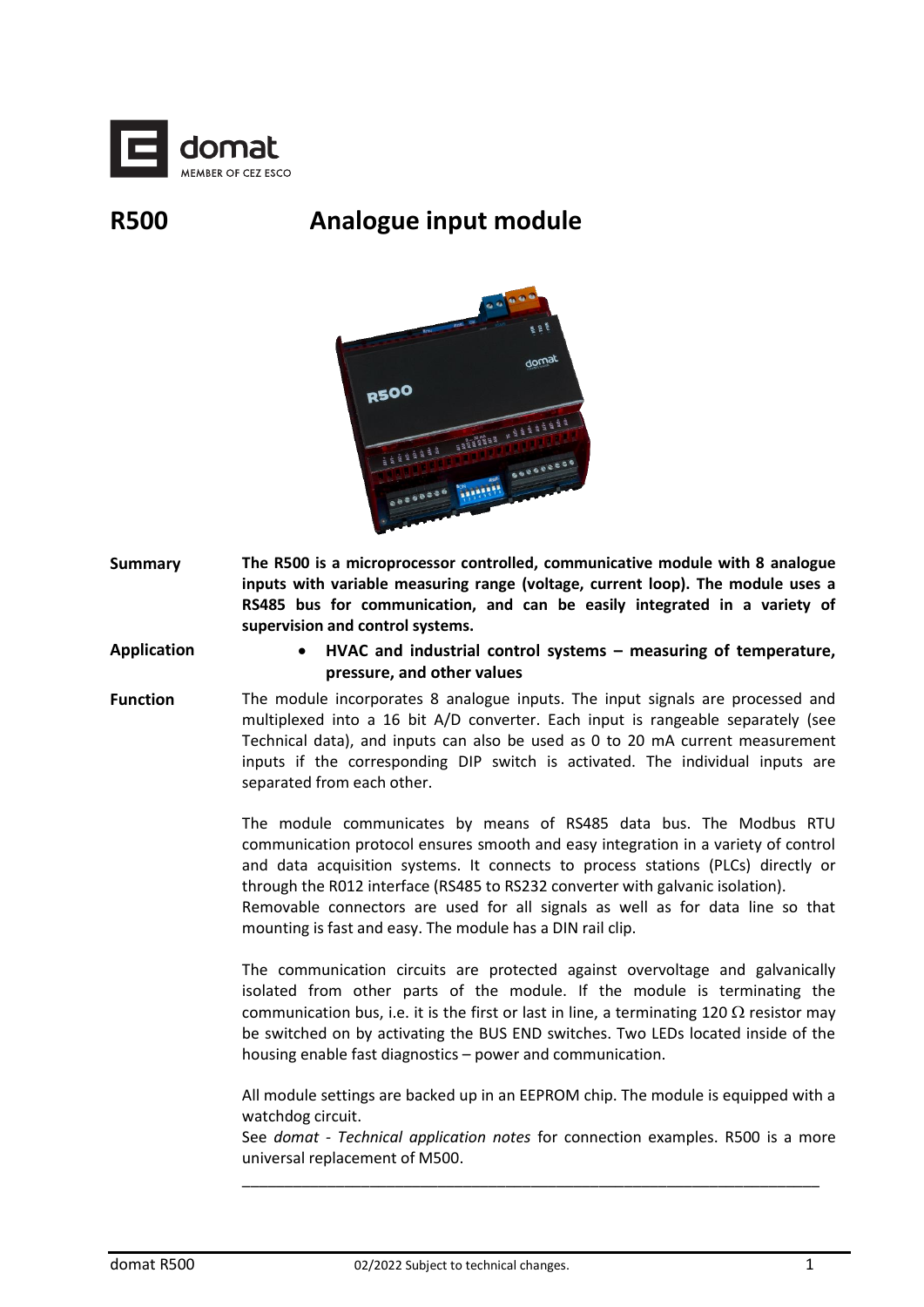| <b>Technical data</b> | Power                             | 24 V AC/DC ±20 %                                                                                                                                                          |
|-----------------------|-----------------------------------|---------------------------------------------------------------------------------------------------------------------------------------------------------------------------|
|                       | Consumption                       | 1.5 W                                                                                                                                                                     |
|                       | Communication                     | Modbus RTU RS485, 1200115200 bit/s                                                                                                                                        |
|                       | Galvanic isolation                | 1 kV                                                                                                                                                                      |
|                       | Max. bus length                   | 1200 m                                                                                                                                                                    |
|                       | Max, amount of modules on the bus | 256                                                                                                                                                                       |
|                       | Number of analogue inputs         | 8                                                                                                                                                                         |
|                       | Galvanic isolation from supply    | 1 kV                                                                                                                                                                      |
|                       | Input ranges                      | +/- 150mV, +/- 500mV, +/- 1V, +/- 5V, +/- 10V, 020 mA                                                                                                                     |
|                       | Sampling                          | 10 samples/s                                                                                                                                                              |
|                       | Effective resolution              | 16 bit                                                                                                                                                                    |
|                       | Measurement error                 | The measurement deviation for all measured variables is<br>0.25 % of the whole range.                                                                                     |
|                       | Input impedance                   | >10M $\Omega$                                                                                                                                                             |
|                       | <b>SW</b>                         | ModComTool 4.2.7.5 or higher parameters setting, GUI                                                                                                                      |
|                       |                                   | Merbon IDE, SoftPLC IDE - predefined modbus devices                                                                                                                       |
|                       | Housing                           | Polycarbonate box (certification UL94V0)                                                                                                                                  |
|                       |                                   | elbox 6U                                                                                                                                                                  |
|                       | <b>Terminals</b>                  | screw terminals M3 (bus, power), M2 (AI inputs)                                                                                                                           |
|                       | Recommended wire                  | $0.351.5$ mm <sup>2</sup> (AI)                                                                                                                                            |
|                       | <b>Dimensions</b>                 | $105.6 \times 98.7 \times 61.5$ mm                                                                                                                                        |
|                       | Protection degree                 | IP20 (EN 60529)                                                                                                                                                           |
|                       | Ambient temperature               | external conditions: -545 °C; 595 % relative humidity;<br>non-condensing gases and chemically non-aggressive<br>conditions (according to EN 60721-3-3 climatic class 3K5) |
|                       |                                   | storage: -545 °C; 595 % relative humidity; non-<br>condensing gases and chemically non-aggressive conditions<br>(according to EN 60721-3-1 climatic class 1K3)            |
|                       | Standards conformity              | EMC EN 61000-6-2 ed.3:2005, EN 61000-6-4 ed.2:2006 +<br>A1:2010 (industrial environment)                                                                                  |
|                       |                                   | electrical safety EN 60950-1 ed.2:2006 + A11:2009 +<br>A12:2011 + A1:2010 + A2:2014 + Opr.1:2012 + Z1:2016                                                                |
|                       |                                   | hazardous substances reduction EN 50581:2012                                                                                                                              |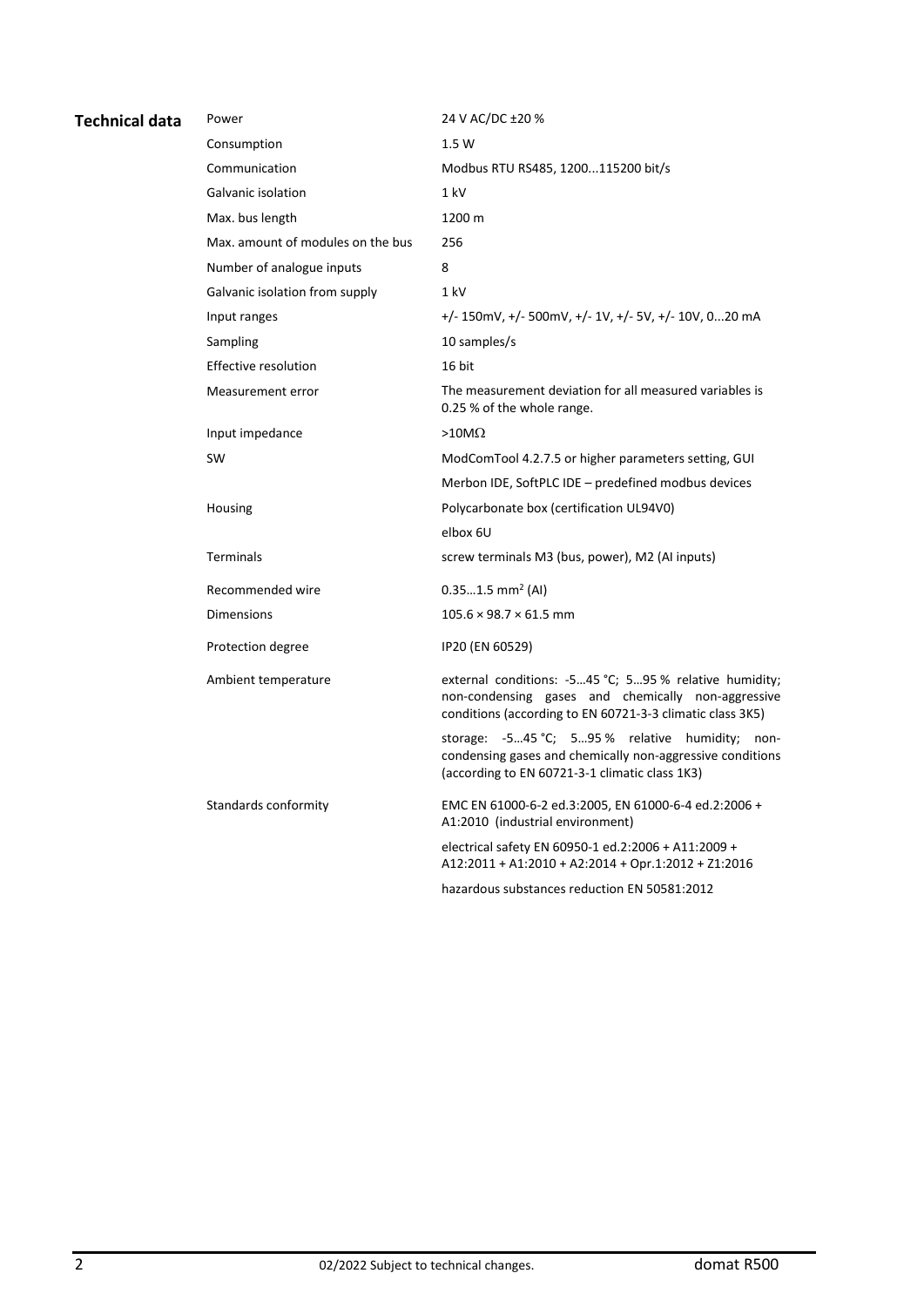

## **Terminals and connectors**

| Terminals and connectors |                                                                                                                                             |
|--------------------------|---------------------------------------------------------------------------------------------------------------------------------------------|
| <b>RS485 K+</b>          | port COM1 - serial link RS485, terminals K+                                                                                                 |
| <b>RS485 K-</b>          | port COM1 - serial link RS485, terminals K-                                                                                                 |
| G                        | G power supply                                                                                                                              |
| G <sub>0</sub>           | G0 power supply                                                                                                                             |
| ΤE                       | optional connection for shielding, technical ground                                                                                         |
| $AI+$                    | Input 1, positive                                                                                                                           |
| AI1-                     | Input 1, negative                                                                                                                           |
| $AI2+$                   | Input 2, positive                                                                                                                           |
| AI2-                     | Input 2, negative                                                                                                                           |
|                          |                                                                                                                                             |
| AI8+                     | Input 8, positive                                                                                                                           |
| AI8-                     | Input 8, negative                                                                                                                           |
| <b>LED</b> indication    |                                                                                                                                             |
| <b>RUN</b>               | orange LED - system cycle (OK: LED flashes periodically 1<br>s ON, 1 s OFF; ERROR: LED flashes in other pattern, LED is<br>still ON or OFF) |
| <b>TxD</b>               | red LED - RS485 transmitting data at COM1 (flashing:<br>transmitting data; OFF: no data traffic)                                            |
| <b>PWR</b>               | green LED - power supply (ON: power OK; OFF: no power<br>applied, weak or damaged power supply, )                                           |
| <b>DIP switches</b>      |                                                                                                                                             |
| <b>ADR</b>               | AUTO - if all switches are OFF, the address is used<br>according to Modbus register 4 LSB                                                   |
|                          | USER - address is set by DIP switches configuration                                                                                         |
|                          | INIT - if are all switches ON at power-up, configuration                                                                                    |
|                          | parameters are set to defaults                                                                                                              |
|                          | DIP 8 = bit 0; switches increase their bit weight from                                                                                      |
|                          | right to left, see below                                                                                                                    |
| <b>BUS END</b>           | Switch for bus RS485 termination (located at the RS485                                                                                      |
|                          | connector); ON = bus end; the first and last devices on                                                                                     |
|                          | bus should have bus end ON                                                                                                                  |
| $020$ mA                 | For current measurement (0-20 mA) on individual                                                                                             |
|                          | channels switch the particular DIP switch to ON<br>The 020 mA range must be also set over Modbus (e.g.                                      |
|                          | using Domat ModComTool)                                                                                                                     |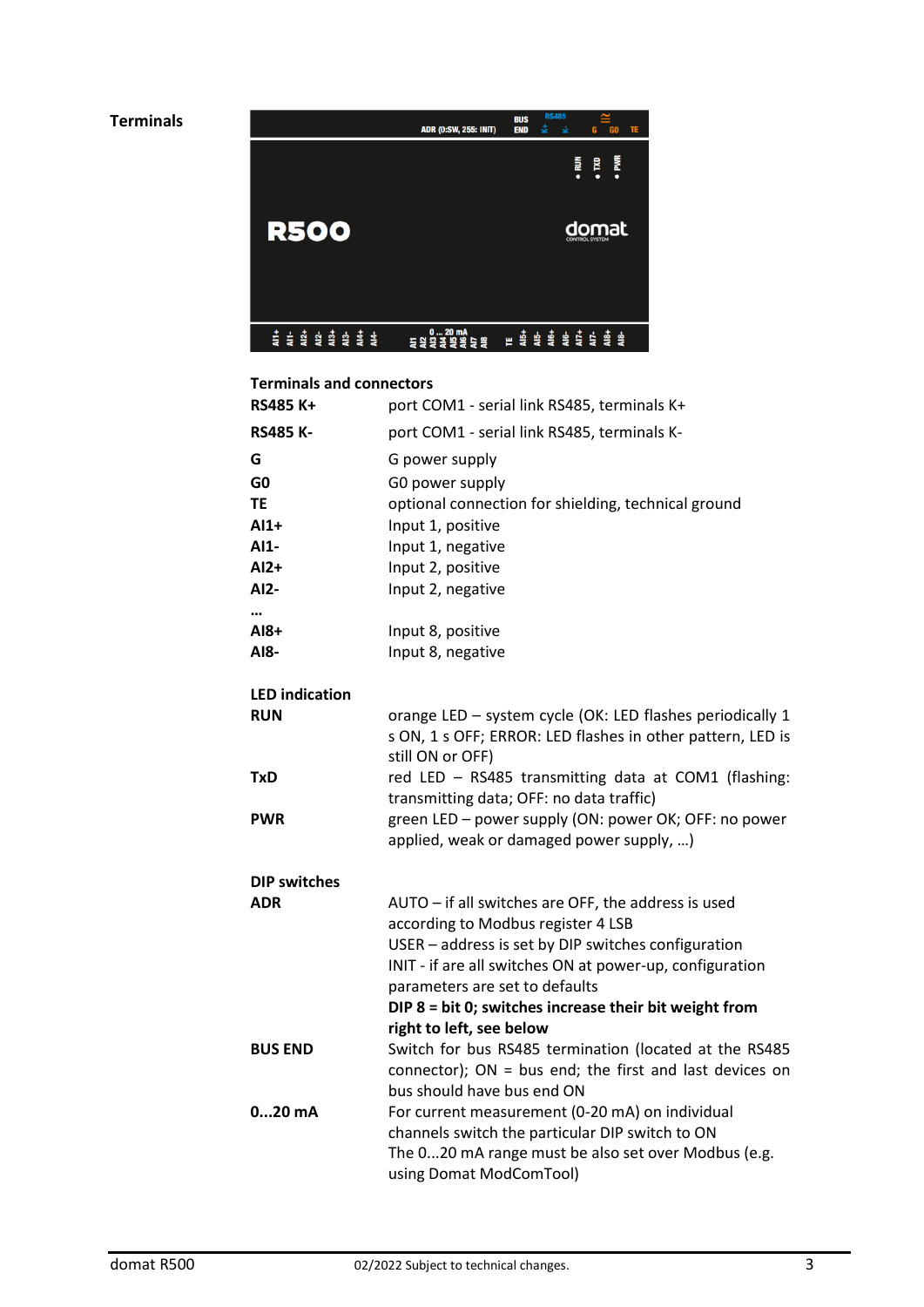## **Connection**

**Dimensions**





Dimensions are in *mm*.

 $1,3$ 

54  $61,5$ 

 $51$ 

 $7,5$  $2,6$ 

 $\sigma$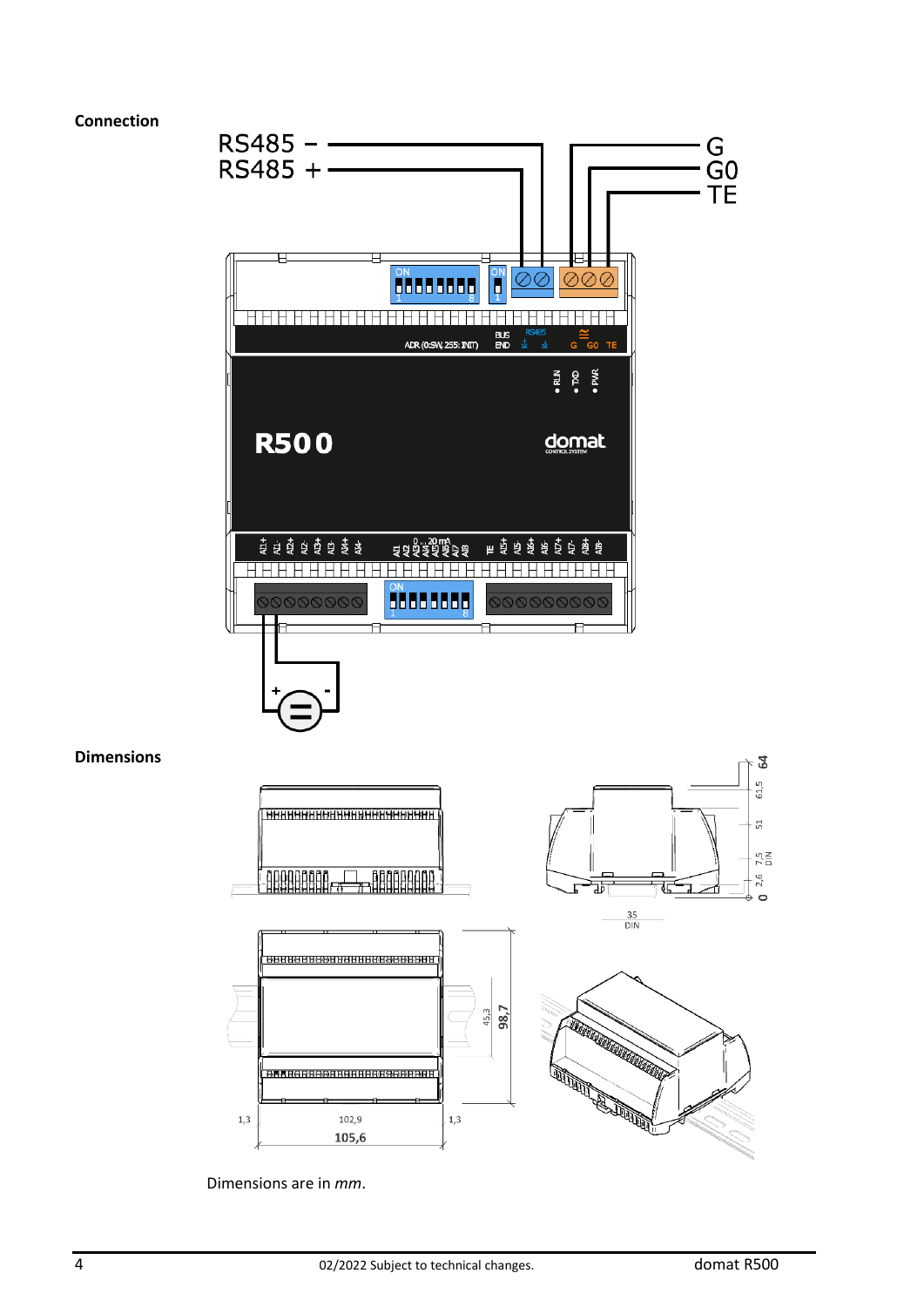## **Installation** The R500 module is fixed on standard DIN rail (by snapping).

When removing the module from the DIN rail proceed as follows: Place a screwdriver in the plastic slot which is in the middle of bottom part of the module (1). Then push the screwdriver upwards (2). After that, the module can be removed by tilting it upwards (3).



**Addressing** The Modbus address can be set as follows:

hardwarewise: using DIP switches. The switches increase their bit weight from right to left, see image with example where address of 21 is set by activation of switches 4, 6, and 8 with bit weight of 16, 4, and 1 respectively. Valid settable range is 1 to 254. Address 0 (all switches OFF) means that the address is set as entered in the Modbus table. Address 255 (all switches ON) brings the module to INIT mode, where Modbus address is 1 and communication parameters are set to N, 8, 1, see image below. All changes apply after the module is switched off and on again.







softwarewise using the ModComTool software, available for free at **www.domat.cz**. The default address (factory setting) is 1, default communication parameters are 9600, 8, N, 1. Parity and stopbits can be set in Modbus register 1005 LSB.

**The software address is only active if the hardware addressing switch is set to 0**.

All changes apply after the module is switched off and on again.

Safety note The device is designed for monitoring and control of heating, ventilation, and air conditioning systems. It must not be used for protection of persons against health risks or death, as a safety element, or in applications where its failure could lead to physical or property damage or environmental damage. All risks related to device operation must be considered together with design, installation, and operation of the entire control system which the device is part of.